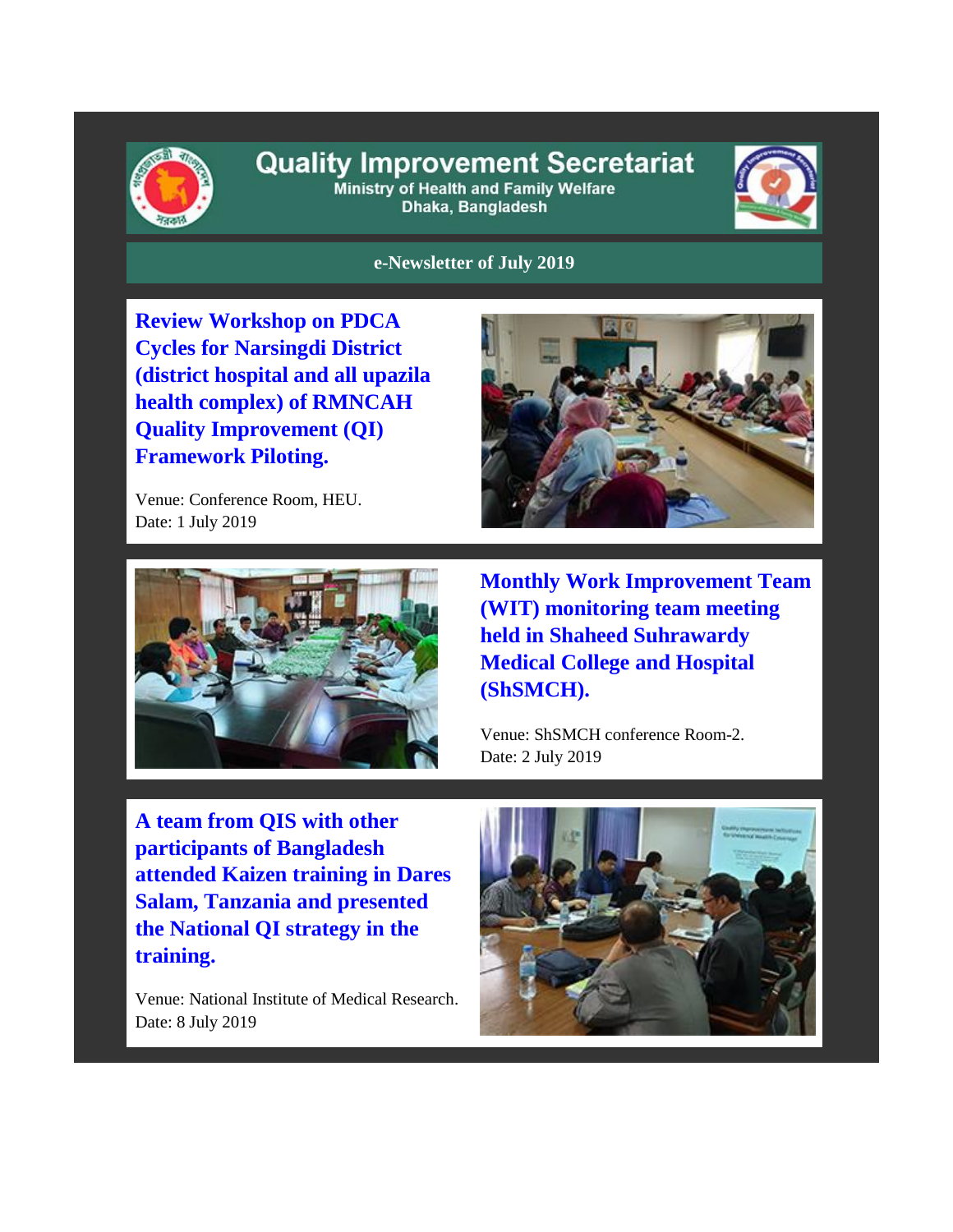

**QIS team visited Kurmitola General Hospital to validate WIT (Work Improvement Team) and monitored 5S activities and also visited Male & Female Medicine ward.** 

Venue: Kurmitola General Hospital. Date: 8 July 2019

**Conducted a workshop on Communication module finalization for clinical mentorship in MNH services.**

Venue: DGHS Conference Room, Mohakhali. Date: 9 July 2019





**Sylhet Shahid Shamsuddin Ahmed Hospital organized District Hospital-Quality Improvement Committee (DH-QIC) meeting. Discussed and reviewed previous DH-QIC meeting minutes, status of 5S implementation, updated WIT's action plan and shared FLI monitoring findings.**

Venue: RMO's Room. Date: 9 July 2019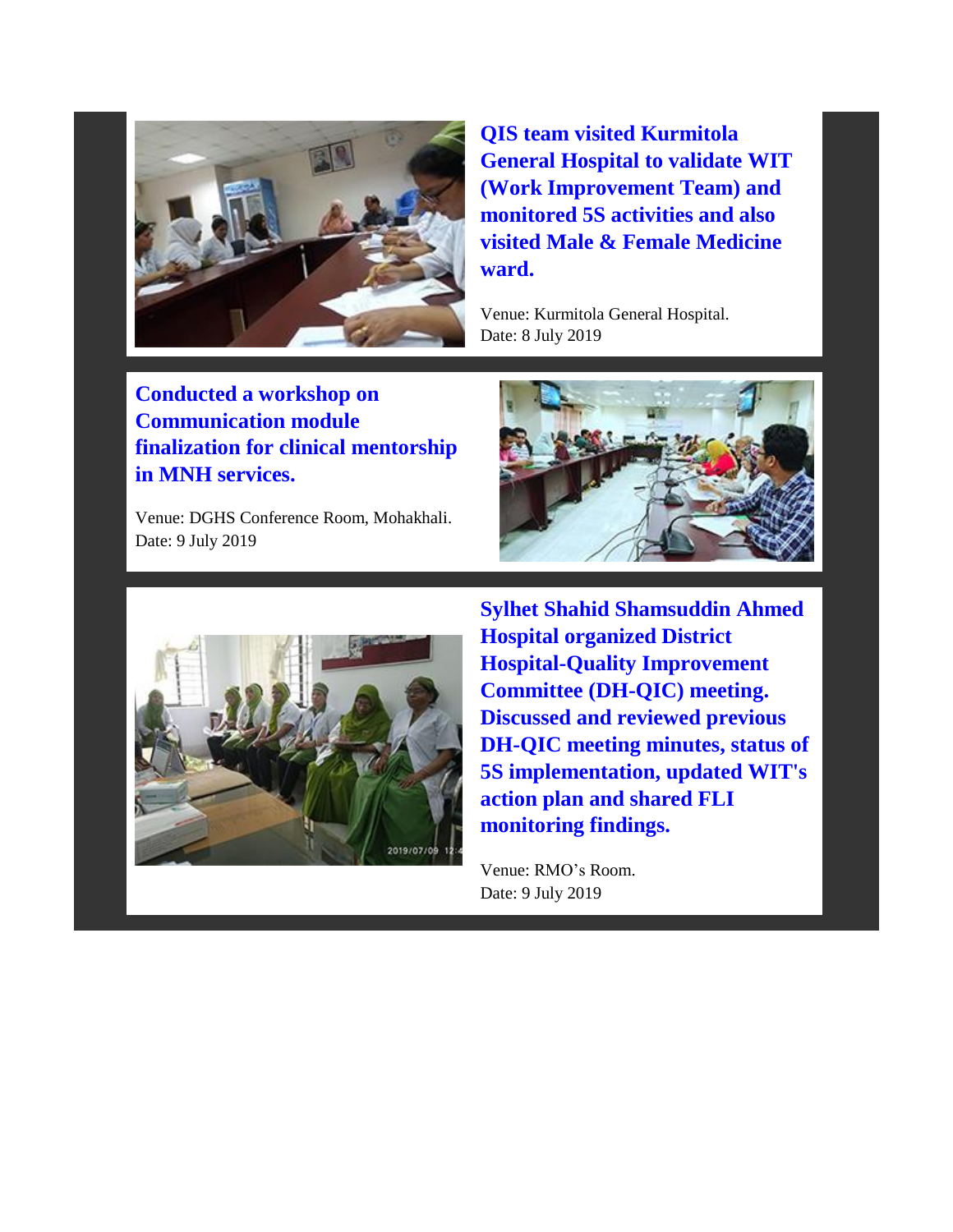**QIS team visited and attended Community Support Committee (CSC) meeting in Sirajganj Sadar Hospital and monitoring QI activities.**

Venue: Sirajganj Sadar Hospital. Date: 17 July 2019





**Panel discussion on Health System Reform for Universal Health Coverage and unveiling five books (1. National Strategic Planning of Patient Safety 2. National Guidelines of Infection Prevention and Control 3. National RMNCAH QI Framework 4. National AMS QI Framework and 5. National ICU QI Framework) that developed by Quality Improvement Secretariat.** 

Venue: Pan Pacific Sonargaon. Date: 18 July 2019

**Moulvibazar 250-bed District Hospital organized District Hospital-Quality Improvement Committee Meeting. Important discussion agenda wereintroducing hand over take over system, evening round in ward, use of SSC, observing big cleaning day monthly.**



Venue: Conference Room. Date: 23 July 2019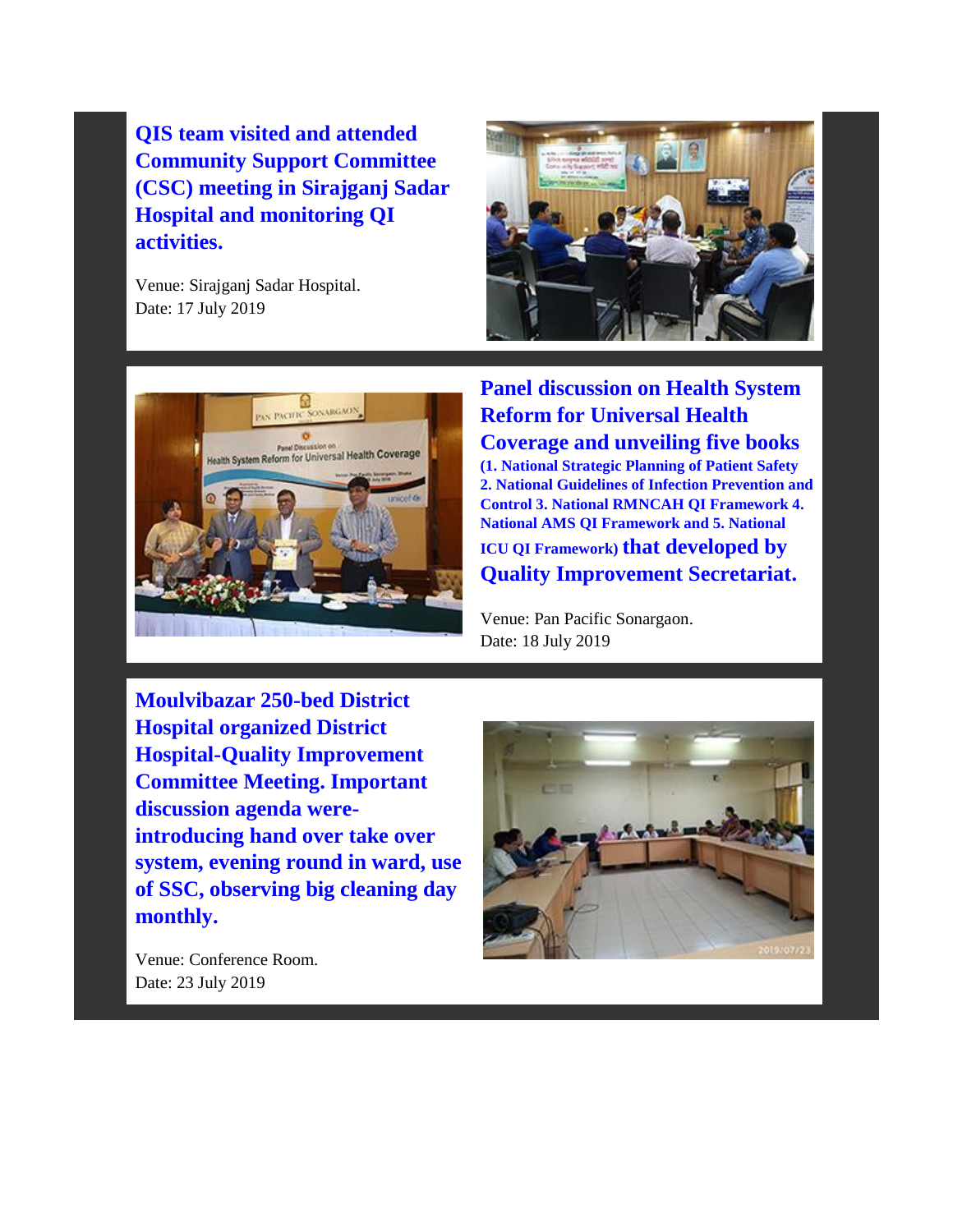

**QIS team visited Mugda Medical College and Hospital and conducted meeting with Director, Head of Surgery Department, Focal Person of different QI committees to share and monitor the status of QI activities of the Hospital.** 

Venue: Mugda Medical College and Hospital. Date: 23 July 2019

**Conducted a workshop on QI initiative and QI tools orientation for the selected facilities at national level.**

Venue: Conference room new DGHS building. Date: 25 July 2019





**QIS team visited Kalapara Upazila Health Complex (UHC), Patuakhali for Every Mother Every New Born (EMEN) Assessment.** 

Venue: Kalapara UHC, Patuakhali. Date: 25 July 2019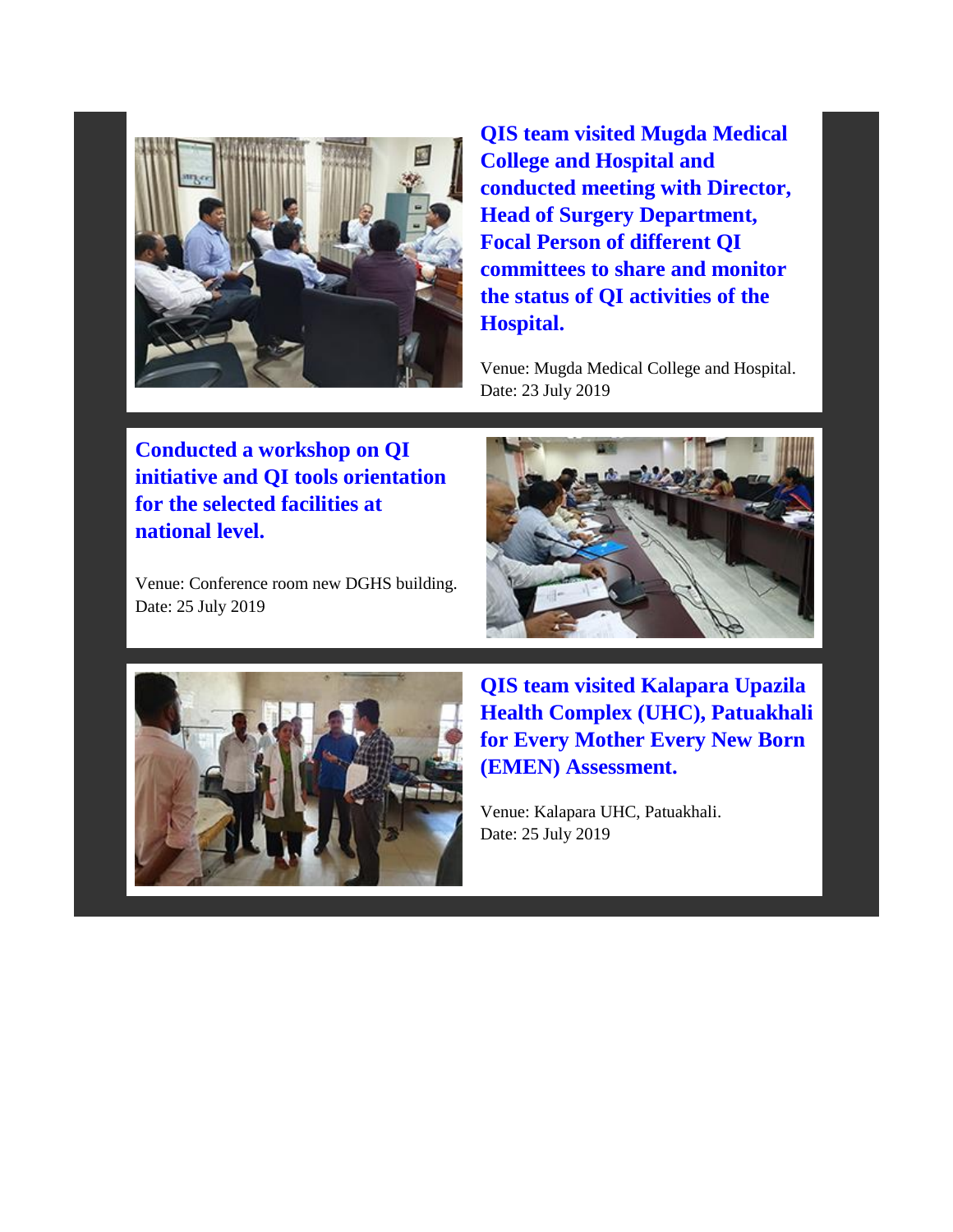**QIS team visited Patuakhali District Hospital, Galachipa Upazila Health Complex (UHC), Patuakhali for Every Mother Every New Born (EMEN) Assessment.**

Venue: District Hospital and Galachipa UHC. Date: 28 July 2019





**Quarterly coordination meeting of Divisional Coordinators held. Four Coordinators presented a progress report on Quality Initiatives in District Hospitals and Medical College of last quarter (April to June 2019) in four divisions (Dhaka, Khulna, Sylhet and Chattogram).** 

Venue: Meeting Room, Director Hospitals and Clinics. Date: 28 July 2019

**QIS team conducted an advocacy meeting in Sir Salimullah Medical College and Milford Hospital to introduce 5S-CQI-TQM activities.**

Venue: Conference Room, SSMC. Date: 28 July 2019